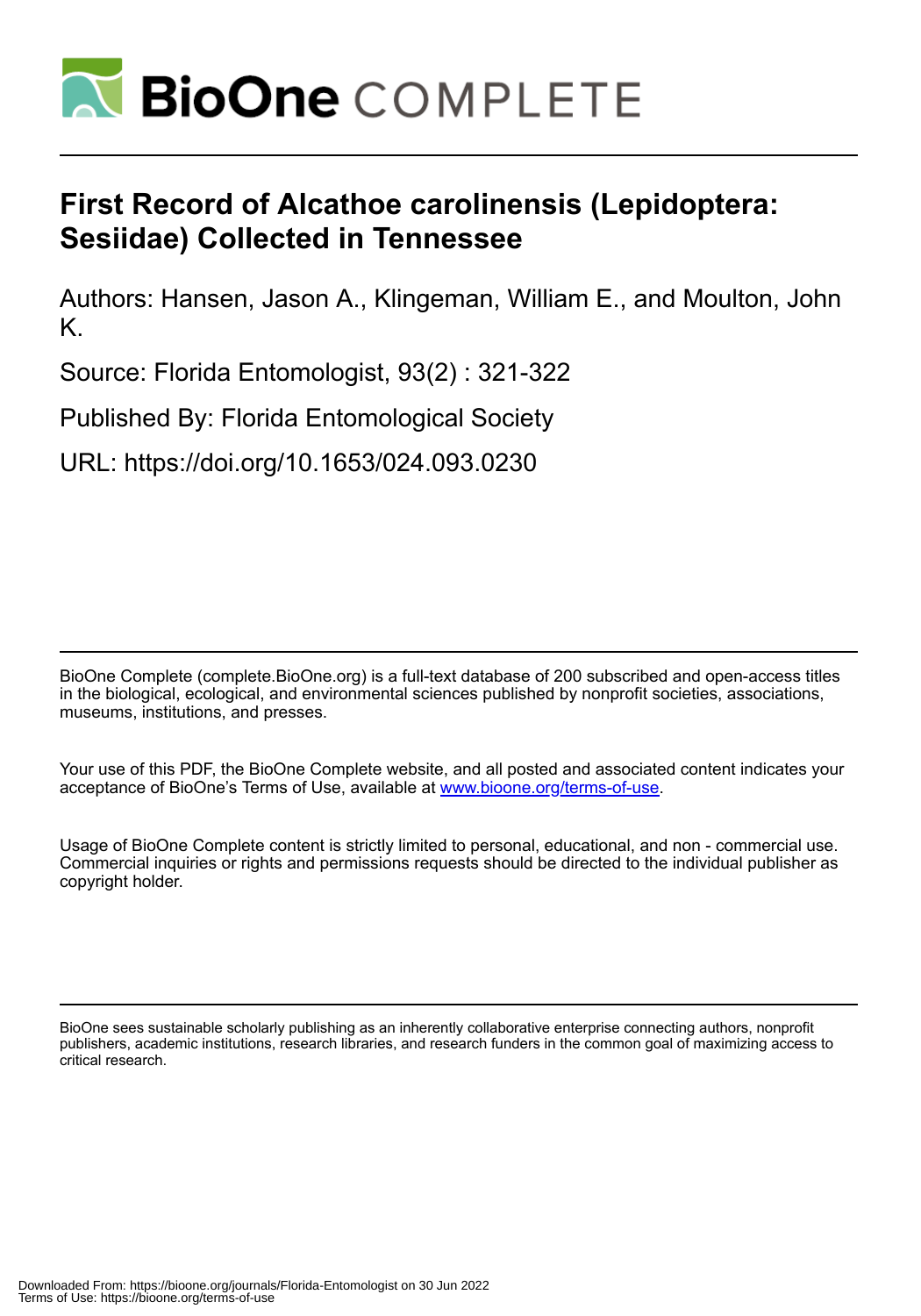## FIRST RECORD OF *ALCATHOE CAROLINENSIS* (LEPIDOPTERA: SESIIDAE) COLLECTED IN TENNESSEE

 $\rm J$ ASON A. HANSEN $^1$ , WILLIAM E. KLINGEMAN $^2$  AND  $\rm J$ OHN K. MOULTON $^1$ 1 Department of Entomology and Plant Pathology, University of Tennessee, Knoxville, TN 37996

2 Department of Plant Sciences, University of Tennessee, Knoxville, TN 37996

Known mostly from male specimens, *Alcathoe carolinensis* Engelhardt (Fig. 1) has been reported as rare, but is more likely to be infrequently collected (Thomas D. Eichlin, Senior Insect Biosystematist, retired, California Department of Food and Agriculture, personal communication), thus the full extent of its native range is poorly documented. Though most captures have been incidental and typically consist of 1 to 3 specimens, only 2 studies have reported captures of 10 or more males through use of *E*,*Z*-3,13–ODDA and *Z*,*Z*-3,13–ODDA blends (Reed et al. 1981; Snow et al. 1985). Based on other *Alcathoe* species host plant preferences, larval host plants are assumed to be *Clematis* spp., though *A. carolinensis* remains the only North American member of its genus not reared from any species or cultivar of *Clematis* (Engelhardt 1925; Eichlin & Duckworth 1988). *Alcathoe carolinensis* was once listed as a



Fig. 1. Adult male *Alcathoe carolinenis* Engelhardt, illustrating the hyaline area at base of hind wing (h) and caudal appendage (ca), which are characteristic of *Alcathoe* males.

synonym of *A. autumnalis* Engelhardt, but later the two were recognized as distinct species (Eichlin & Duckworth 1977; Eichlin & Duckworth 1988). When questioned about the lack of label data on the type specimen, Beutenmüller recalled collecting it on *Clematis* flowers somewhere in "the Black Mountains of North Carolina" (Engelhardt 1946). Engelhardt (1946) reported that subsequent visits to the collecting site showed Beutenmüller's plant identification to be inaccurate, though he did not clarify what the mistakenly identified plant was. Morphological similarities between *A. carolinensis* and 2 species in the western U.S., *A. pepsioides* Engelhardt and *A. autumnalis*, also cast some doubt on the capture of *A. carolinensis* in a state so disjunct from other similar *Alcathoe* populations (Engelhardt 1946, Eichlin & Duckworth 1977, 1988). Currently, *A. carolinensis* specimens have been collected as far north as Indiana and south to Florida (Sharp et al. 1978; Reed et al. 1981). A lone male captured in Missouri extended the western boundary of its known range and is the most recent reported capture of this species (Brown 1986).

In 2007, as part of an on-going survey of clearwing moth presence in eastern Tennessee, a Multipher-1 moth trap (Les Services BioContrôle, Ste.-Foy, Quebec) was baited with a commercial yellow-legged clearwing moth (*Synanthedon vespiformis* (L.)) lure (Great Lakes IPM, Vestaburg, MI). This modified trap was placed just outside the boundaries of the Great Smoky Mountains National Park in Sevier Co., Tennessee. The trap was retrofitted with an ethanol collection chamber, thus preserving DNA for analyses and preventing damage to important morphological characters. Specimens were captured about 70 meters from a mountain stream in a wooded area on a western-facing slope approximately 600 meters above sea level. Several hemlock, pine, oak trees, and rhododendron shrubs had recently been removed from the site. The lure-baited trap was placed on the edge of this canopy opening, where a single male was collected between 29-VI and 5-VII-2007.

In 2009, the same modified trap style was deployed with 2 viburnum borer (*S. viburni* Engelhardt) lures (Scentry Biologicals, Inc., Billings, Montana) along the wooded edge of a roadside park in Oak Ridge, Tennessee approximately 100 kilometers west of the original Norton Creek site and at